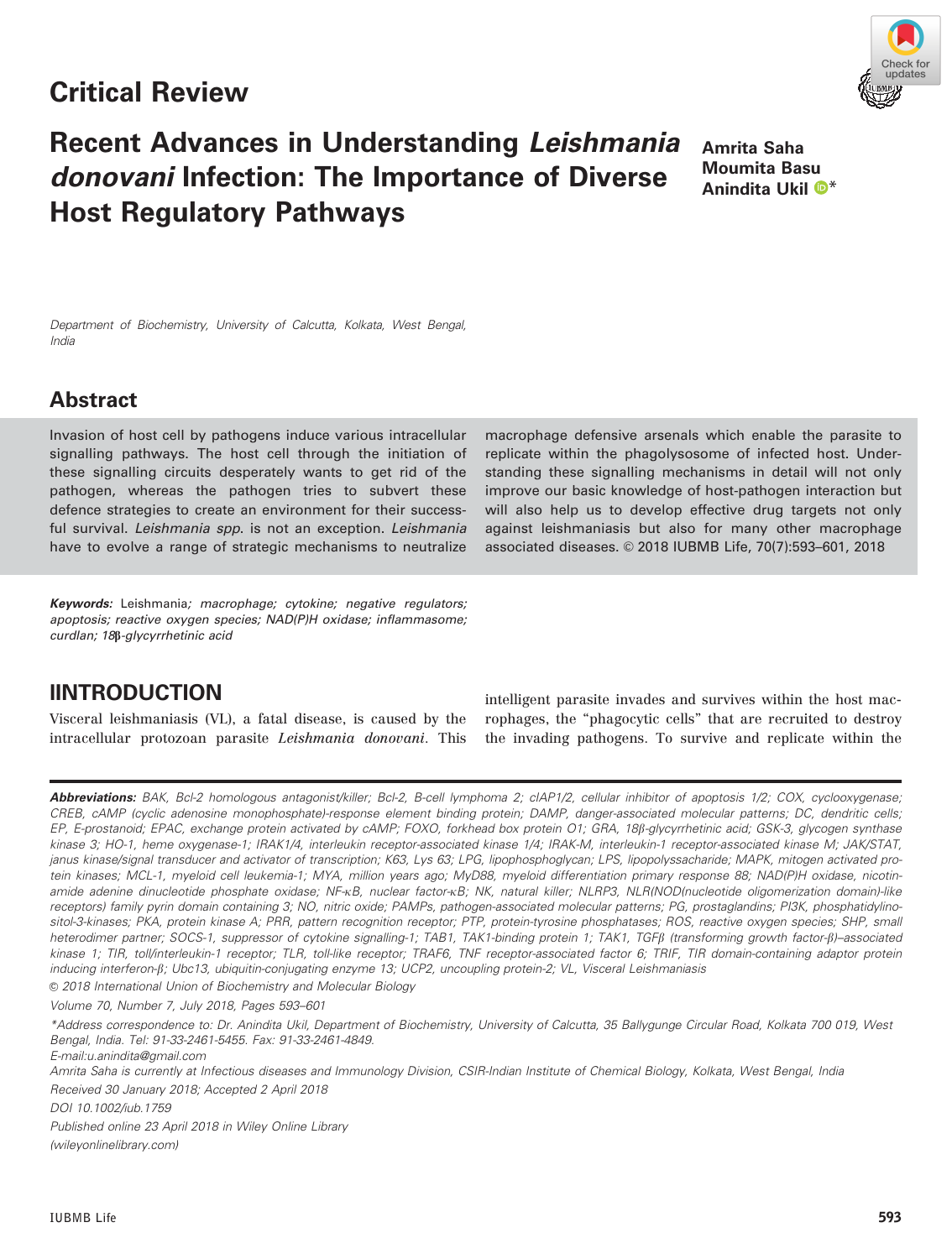

hostile environment of the macrophages, the parasite initially has to overcome the innate immune response of the host involving toll-like receptor (TLR)-mediated signalling and oxidative burst. Impairment of host protective cytokine and chemokine responses happens to be their next target, and at the same time, it has to safeguard its own niche by preventing host cell apoptosis, an ultimate strategy used by the host to prevent pathogen propagation (1). Therefore, the fate of infection depends on the battle between the host's ability to activate immune defensive machineries and the parasite's ability to evade or suppress these host-mounted leishmanicidal responses. The parasite achieves these targets by distortion of multiple host beneficiary signalling pathways in its favour, thereby creating a parasite fostering immunosuppressive environment. In this review, we tried to elucidate, the intricate host cell signalling pathways that are manipulated by the parasite for the establishment of a successful infection. Finally, we tried to shed some light on the immunomodulators which by virtue of their immune activation potential can be efficacious in the treatment of this deadly disease.

## EVOLUTIONARY HISTORY OF LEISHMANIA

Leishmaniasis has a long history, dating to 2,500 B.C., with several primitive descriptions of the disease having been found in ancient writings and recent molecular findings from ancient archaeological material. The first Leishmania fossil record was Paleoleishmania proterus, a digenetic Leishmania species associated with a blood-filled female of the sandfly P. burmitis in Burmese fossil amber (2). Lysenko in 1971 proposed a Palaearctic origin of the genus Leishmania (3). Fossil evidence indicates that both phlebotomine sandflies and murid rodents originated in the Palaearctic (4), indicating Leishmania, along with its vectors and reservoirs, could have evolved in the Palaearctic during the Cenozoic period and dispersed to the Nearctic during the Oligocene (Eocene), when the Bering land bridge was intact. These species then dispersed into the Neotropics across the Panamanian land bridge during the Pliocene, when the climate was sufficiently warm to permit further dispersal of Leishmania (3,5).

## GEOGRAPHICAL HISTORY OF LEISHMANIA

The disease Leishmaniasis has four main clinical forms according to the location of the parasite in mammalian tissues—visceral, cutaneous, diffuse cutaneous and mucocutaneous Leishmaniasis (6). Geographical history of Leishmania species unfolds many interesting facts but these facts are still subjects of controversy. The genus Leishmania has presumably evolved before the division of the supercontinent Pangea in the Mesozoic era (252-66 MYA) (7). But, the distinct region of origin of various Leishmania species remains as a subject matter of debate. According to the concept of dichotomis of species based on molecular trees, in the old world, L. donovani seems to have originated in Eastern Africa, the region said to be of human origin. However, Leishmania major, causative agent of cutaneous leishmaniasis could have originated in the Saharan region of North Africa. On considering the genetic polymorphisms and clonality of Leishmania, it was hypothesised that the parasite existed in America before the separation of Gondwana (100 MYA). The division of Gondwana further led to the formation of two subgenera Vianna (New World) and Leishmania (Old World). But again these theories lack any confirmatory data (5).

## SURVIVAL STRATEGY OF LEISHMANIA INSIDE THE HOST

Being an obligate intracellular pathogen, Leishmania has to survive inside the host cell environment. The primary host of Leishmania is macrophage, one of the most important cell in mammalian innate immune system. Therefore, to replicate and establish infection inside macrophages, Leishmania has to adopt several mechanisms for undermining macrophage defence and make its niche more conducive. The various strategies adopted by this intelligent unicellular parasite have been described below.

#### Manipulation of Receptors

Whenever a macrophage cell encounters a microbial invader, the first line of defence put forward by the host is different families of pattern recognition receptors (PRRs), which detect distinct conserved motifs on various pathogens, collectively termed as pathogen-associated molecular patterns (PAMPs). These PRR may be either membrane bound receptors or cytosolic. Among the various membrane bound PRRs, TLRs have been studied most extensively.

Toll-Like Receptors. TLRs are hallmarks of cellular receptors that mount up early innate immune response to invading pathogens. TLR recognize highly conserved extracellular motifs such as PAMP and danger-associated molecular patterns (DAMPs). PAMPs are solely expressed by the pathogens, while DAMPs are molecules that are secreted by the dying or necrotic cells. Recognition of PAMP by TLR, serve as the primary line of host defence leading to the clearance of the pathogen. Till date, 13 TLRs have been described detecting distinct motifs of various pathogens. Upon binding to the specific ligand, TLR recruit adaptor proteins such as myeloid differentiation primary response 88 (MyD88) or TIR (Toll/interleukin-1 receptor) domain-containing adaptor protein inducing interferon- $\beta$  (TRIF) (8). Elimination of the microbial pathogen involves arrays of signalling events leading to leukocyte recruitment, microbicidal activity, generation of type I interferons (interferon- $\alpha$  and interferon- $\beta$ ) and proinflammatory cytokines (tumor necrosis factor [TNF]- $\alpha$ , interleukin [IL]-12 and IL-1 $\beta$ ). The role of TLR in leishmaniasis has gradually been deciphered. The first ever studies relating TLR and Leishmania was found to be MyD88 dependent for the expression of IL-1 $\alpha$  cytokine (9). A large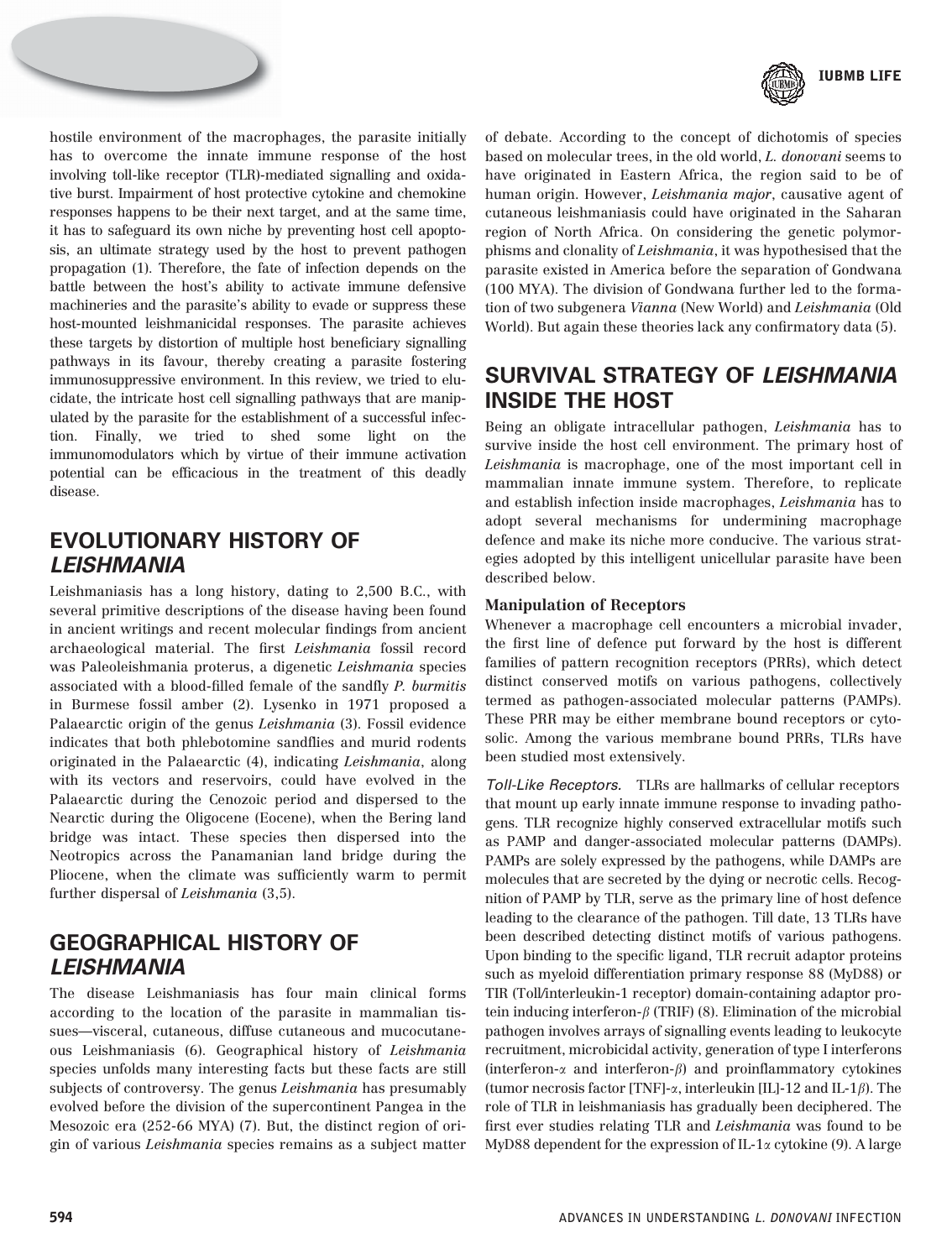

FIG 1

Modulation of TLR4 signalling pathway by Leishmania donovani upon infection. LPS upon binding to its cognate receptor TLR4 triggers the recruitment of MyD88, which is followed by formation of a signalosome complex consisting of TRAF6, cIAP1/2, Ubc13 and TRAF3. Ubiquitination at K63 of TRAF6 by Ubc13 enables it to ubiquitinate cIAP1/2, which in turn ubiquitinates TRAF3 at K48, leading to its proteasomal degradation. This leads to subsequent release and translocation of the entire complex to the cytosol, resulting in TAK1-dependent activation of NF- $\kappa$ B. Leishmania donovani infection hampers the association of Ubc13 to the complex, causing defective K63-linked ubiquitination of TRAF6. This leads to impairment of TRAF3 ubiquitination and subsequent reduction in TRAF3 degradation. As a result, TRAF3, along with the signalosome complex, persists in the membrane, resulting in inappropriate TAK1 activation, which ultimately dampens the proinflammatory responses of macrophage cell.

body of evidence indicates significant role of TLR4 in abrogation of Leishmania survival in both the phases of immune response: innate and adaptive (9,10). Leishmania, the intracellular parasite, has the capacity to dampen host generated TLR-mediated proinflammatory response by inhibiting the functioning of the signalling molecules present in the cascade. Binding of lipopolyssacharide (LPS) to TLR4 results in the formation of a signalosome complex comprising of MyD88, interleukin receptor-associated kinase 1/4 (IRAK1/4), TNF receptor-associated factor 6 (TRAF6), ubiquitin-conjugating enzyme 13 (Ubc13) and cellular inhibitor of apoptosis 1/2 (cIAP1/2) (11). Ubiquitination at Lys 63 (K63) position of TRAF6 triggers ubiquitination of cIAP1/2, followed by TRAF3 ubiquitination at K48, leading to the proteasomal degradation of TRAF3 (11). These signalling events sets free the remaining complex, which then translocates to the cytosol and through downstream kinase activation ultimately results in the nuclear transport of nuclear factor- $\kappa$ B (NF- $\kappa$ B) and transcription of target genes. Leishmania infection interferes with the signalosome complex assembly by leading to dissociation of Ubc 13 from the complex (12). Absence of Ubc 13 results in faulty ubiquitination and inactivation of TRAF6 and cIAP1/2, thereby preventing TRAF3 degradation (12) (Fig. 1). As a result, the complex remains

bound to membrane and cannot activate downstream signalling required for generation of proinflammatory responses (Fig. 1). Lipophosphoglycan (LPG), isolated from L. major, was found to be a TLR2 ligand activating TLR signalling pathways on human natural killer (NK) cells leading to the enhancement of TNF- $\alpha$ and interferon (IFN)- $\gamma$  and ultimately resulting in clearance of the parasite (13). Despite carrying glycosylphosphotidylinositolanchored glycophospholipid molecule LPG on their surface, Leishmania evades TLR2-mediated cytokine response thereby escaping host defence strategies. The study by Srivastav et al. revealed that *Leishmania*, despite possessing LPG, exploits host deubiquitinating enzyme A20, which hampers ubiquitination of TRAF6 (14). Deubiquitinated TRAF6 cannot form TRAF6–TAK1 assembly complex and cannot activate TAK1-mediated  $NF-\kappa B$ activation (14). This was in line with another study reporting A20 deficient macrophages conferring elevated pro-inflammatory response upon stimulation (15). Intriguingly, some studies have also reported that Leishmania LPG inhibits fusion of phagosomes and lysosomes (16,17). LPG was also found to dampen TLR9 and TLR2 signalling, the latter by upregulating suppressor of cytokine signalling-1 (SOCS-1) and SOCS-3 (18,19).

Inflammasomes. Activation of the cytosolic multiprotein inflammasome complex is another genre of innate immune response against invading pathogens. Several families of PRR that recognize intracellular PAMP are important components in the inflammasome complex, comprising of nucleotide-binding domain, leucine-rich repeat containing proteins (also known as NOD-like receptors, NLR) and an adaptor protein apoptosis-associated speck-like protein containing a C-terminal caspase recruitment domain (20). Upon sensing stimuli, NLR oligomerize to constitute caspase-1–activating scaffold. Activated caspase-1 (previously known as interleukin- $1\beta$  converting enzyme) subsequently cleave the pro-forms of the pro-inflammatory IL-1 family of cytokines into their bioactive or matured forms IL-1 $\beta$  and IL-18 leading to the production of adhesion molecules and chemokines, which in turn trigger immune and inflammatory responses. Among the caspase-1 activating inflammasomes, the most well-characterized is pyrin domain containing NLR (NOD (nucleotide oligomerization domain)-like receptors) family pyrin domain containing 3 (NLRP3) of NLR family, which gets activated in response to a wide range of stimuli, including bacterial and viral pathogens as well as endogenous danger signals (21). The activation of the canonical NLRP3 inflammasome comprises of two signals. The first or priming signal induces the increased expression of NLR protein and transcription of pro-IL-1 $\beta$  via NF- $\kappa$ B, as low levels of these proteins fail to trigger inflammasome activation. The second activation signal is derived from generation of reactive oxygen species (ROS), ion or membrane perturbations, or extracellular ATP which induces the oligomerization and formation of an inflammasome complex leading to the production of matured IL-1 $\beta$  (22). A study reported that the NLRP3 inflammasome provides protection in L. amazonensis infected C57BL/6 mice (23). On the contrary, L. major and L. mexicana significantly inhibit NLRP3 inflammasome activation and IL-1 $\beta$  production (24). Our laboratory has shown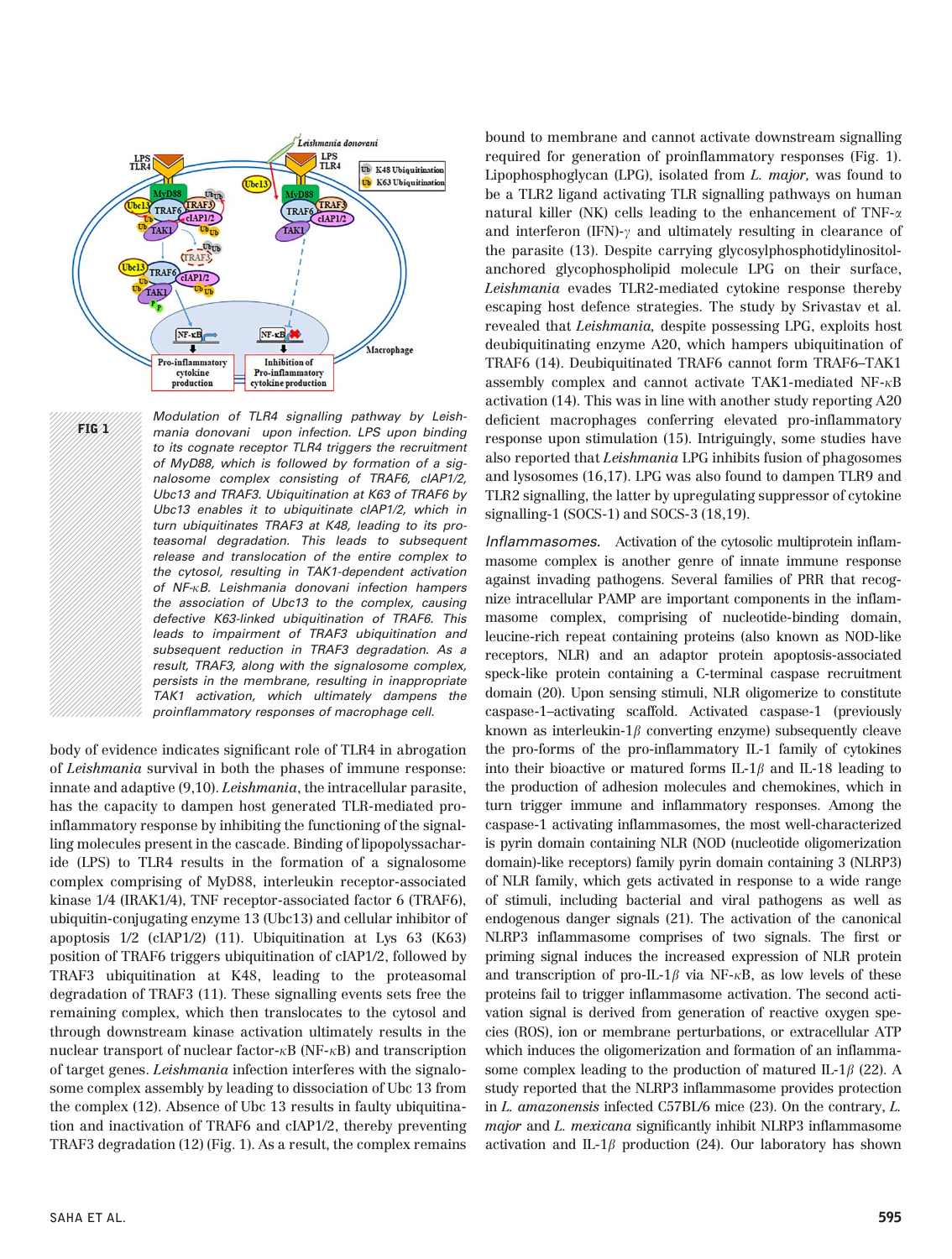

that L. donovani inhibits IL-1 $\beta$  production in macrophages (25), whereas inhibition of NLRP3 inflammasome activation, leading to impairment of IL-1 $\beta$  synthesis has been documented in increasing resistance to L. major infection in BALB/c mice (26). These contradictory results may be due to use of different Leishmania species and versatile genetic background of the host. Recently, a study on L. amazonensis demonstrated that ROS induced via NAD(P)H oxidase in macrophages during the early stages of L. amazonensis infection is critical for NLRP3 inflammasome activation (27). However, our work has documented that upon L. donovani infection, transcription of NLRP3 gets inhibited due to the upregulation of NF- $\kappa$ B inhibitor A20 (25). Moreover, L. donovani simultaneously upregulates mitochondrial uncoupling protein-2 (UCP2) (28), thereby inhibiting ROS production and ROS-mediated pro-IL-1 $\beta$  processing (25). Similarly, infection by L. donovani results in shutting down the production of IL-1 $\beta$  at the transcription and translational level (25). Furthermore, small hairpin RNA-mediated knockdown of either A20 or UCP2 in infected mice induced inflammasome-mediated IL-1 $\beta$  production and significantly decreased liver and spleen parasite burden, creating a host favourable anti-leishmanial milieu (25). Consistent with this observation, the study by Shio et al. (24) also reported that expression of the metalloprotease GP63 is indispensable for Leishmania-mediated inhibition of NLRP3 inflammosome activation and dampening of IL-1 $\beta$  secretion.

#### Neutralization of Antimicrobial Molecules

Oxidative Burst. Immune cells like neutrophils and macrophages, whenever come across a foreign particle, rapidly release ROS (superoxide radical  $O_2$ <sup>-</sup> and hydrogen peroxide  $H_2O_2$ ). NAD(P)H oxidase is the main ROS producing enzyme of the macrophages. Upon stimulation, this multi-subunit enzyme complex NAD(P)H oxidase gets assembled and activated on the membrane leading to generation of ROS. Neutralization of this ROS production is important for intracellular survival of pathogens (29). Regarding Leishmania infection, few reports have suggested that infection with amastigote form of Leishmania resulted in limited superoxide production (30,31). Another study has shown that infection with live L. donovani led to rapid downregulation of the ROS level in infected macrophages indicating active suppression of ROS by the parasite (32). These observations indicated a possible role of macrophage antioxidant enzymes during Leishmania infection. Super oxide dismutase has been found to promote Leishmania survival within host macrophage (33). The role of another antioxidant enzyme heme oxygenase-1 (HO-1) has been found to be responsible for successful survival of various intracellular pathogens like Mycobacterium abscessus and Salmonella typhimurium (34,35). The enzyme has also been found to be associated with infection by various Leishmania spp. (36,37). It was found that in macrophages infected with L. pifanoi amastigotes, there was a significant increase in HO-1 level as early as 1 h post-infection and the level sustained for several hours (37). Induction of HO-1 level led to increased parasite loads in mouse and human macrophages (36). Apart from host anti-





Role of  $PGE_2$  in the modulation of cytokines and chemokines in Leishmania infected macrophages. L. donovani upon infection causes COX-2-dependent upregulation of  $PGE_2$  production.  $PGE_2$  causes increase in cellular cAMP level through the activation of EP2 receptor. Increased cAMP causes activation of its downstream kinases, PKA and EPAC. PKA leads to decrease in TNF-a and CCL5 levels, whereas EPAC downregulates the chemokine CCL3, thereby maintaining a parasite conducive environment.

oxidant enzymes, the membrane LPG of L. donovani promastigotes has been found to be responsible for decrease in superoxide radical production by inhibiting the assembly of functional phagosomal NADPH oxidase complex excluding the cytosolic components  $p47^{pbox}$  and  $p67^{pbox}$  of NADPH oxidase (38).

#### Induction of Immunosuppressive Host Molecules

To inhibit macrophage defence mechanisms, the parasite exploits various immunosuppressive molecules of the host. These molecules play an important role in negatively modulating macrophages defensive arsenals and favour parasite survival. These molecules could be a lipid or a protein or a membrane receptor, and all of them able to deactivate/modulate macrophage activation signalling.

Prostaglandins  $E_2$ . Prostaglandins are lipid mediators that play central roles in multitude of infections (39,40). Amongst the various prostaglandins (e.g., prostaglandin  $D_2$  (PGD<sub>2</sub>), prostaglandin  $E_2$  [PGE<sub>2</sub>] and PGF<sub>2</sub>), prostaglandin F<sub>2</sub> (PGE<sub>2</sub>) is most well-studied and characterised.  $PGE<sub>2</sub>$  exerts its effect by binding to one of its cognate receptors, namely, E-prostanoid (EP)1–4 (41). Different species of Leishmania have been reported to activate  $PGE_2$  production (42,43). The upregulation of  $PGE<sub>2</sub>$  production in case of L. donovani infection has been reported to be the result of action in a concerted manner by TLR2, phosphatidylinositol-3-kinases (PI3K), phospholipase C, extracellular signal-regulated kinase and the calciumcalcineurin-nuclear factor of activated T-cells 2 pathway (42).  $COX-2$  is the rate limiting enzyme for  $PGE<sub>2</sub>$  biosynthesis. Both the mRNA and protein level of COX-2 were found to be upregulated upon L. donovani infection but in case of L. major infection although the mRNA level of COX-2 was significantly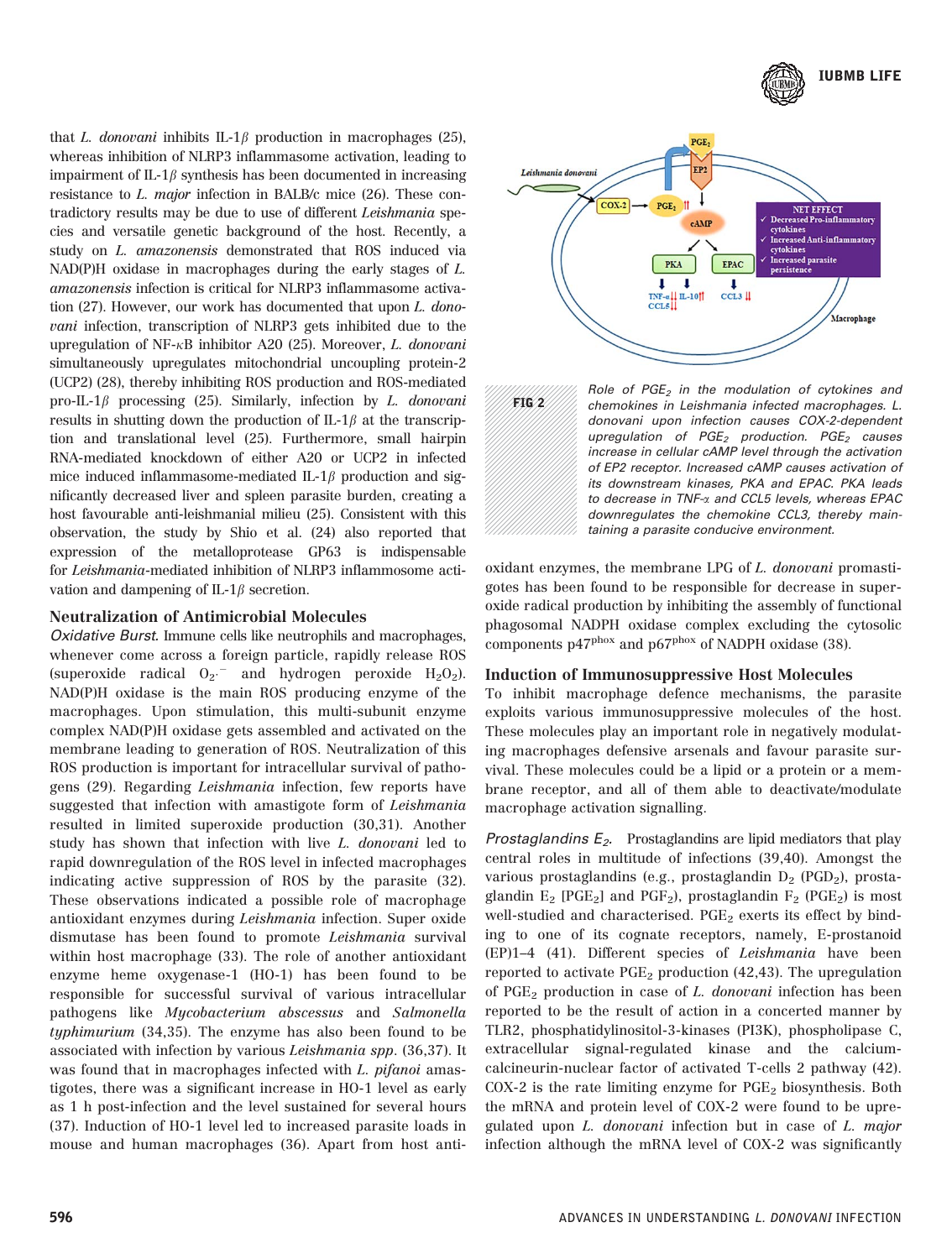

Upregulation of MCL-1 during L. donovani infection prevents mitochondria-dependent apoptosis. L. donovani upon infection causes CREB-dependent upregulation of macrophage anti-apoptotic protein MCL-1 which gets translocated to the mitochondria. MCL-1 in the mitochondria interacts with pro-apoptotic protein BAK and prevents BAK-BAK homo-oligomer–mediated pore formation in mitochondrial membrane. This prevents cytochrome c release from mitochondria and thereby inhibits mitochondria-dependent apoptosis.

induced but the protein level remained unaltered (44). Our study revealed that  $L.$  donovani-activated PGE<sub>2</sub> exerts its downstream function of increasing intracellular cAMP (cyclic adenosine monophosphate) and generating a parasitefavouring environment through activation of its cognate receptor EP2 (32). But, in contrast to this observation, treatment of L. major-infected susceptible BALB/c mice with either EP2 or EP4 agonists significantly restricted the parasite load in the draining lymph node (45), suggesting varied receptor activation amongst different species of Leishmania. cAMP has long been reported to stimulate anti-inflammatory response. The role of intra-macrophage cAMP in the context of leishmaniasis has been reported in recent years and we have found that cAMP produced via COX-2/PGE<sub>2</sub>/EP2 pathway during infection results in inhibition of macrophage microbicidal functions (32) (Fig. 2). This is in accordance with a recent report by Figueiredo et al. (46) that L. amazonensis upregulates cAMP of dendritic cells (DCs) via adenosine Adenosine 2B (A2B) receptor. The resultant increased cAMP level suppresses activation of DC and production of both IL-12 and IFN- $\gamma$  cytokines. The two downstream effector molecules of cAMP are cAMP-dependent protein kinase A (PKA) and exchange protein activated by cAMP (EPAC) (47). Our inhibitor-based study has shown that these two kinases independently modulate cytokine and chemokine activation thereby leading to propagation of infection (32).

Interleukin-1 Receptor-Associated Kinase M. IRAK-M is a negative regulator of TLR-signalling pathway that gets induced

upon TLR activation. The expression of IRAK-M is limited to monocytes/macrophages. IRAK-M deficient conditional knockout mice showed decreased Klebsiella pneumonia burden (48). Lack of IRAK-M in cells exhibited increased cytokine production upon TLR/IL-1 stimulation and bacterial challenge (49). Moreover, enhanced innate immunity was found in IRAK-M knockout mice as revealed by increased inflammatory responses against bacterial infection. We showed that IRAK-M is exploited by L. donovani to exercise a sustained repression on TLR-mediated pro-inflammatory response during established infection (50). In infected macrophages, siRNA mediated silencing of IRAK-M displayed enhanced IRAK1 and IRAK4 phosphorylation, which is mandatory for TLR activation with a concomitant increase in downstream  $NF-\kappa B$  activity and reduced parasite burden (50). IRAK-1 inactivation during Leishmania infection has been reported in another study where SHP-1 was exploited by Leishmania to bind to IRAK-1 and for complete suppression of its intrinsic kinase activity (51).

#### Inhibition of Apoptosis

Apoptosis is a phenomenon that occurs naturally in multicellular organisms. It serves as the last resort for infected cells to ensure complete elimination of the unwanted guests along with the infected cells. The ability of certain pathogens to prevent host cell apoptosis has emerged as a new theme in the field of pathogenesis. Inhibition of apoptosis of the host cell, that is, pathogen's niche during infection provides the

FIG 3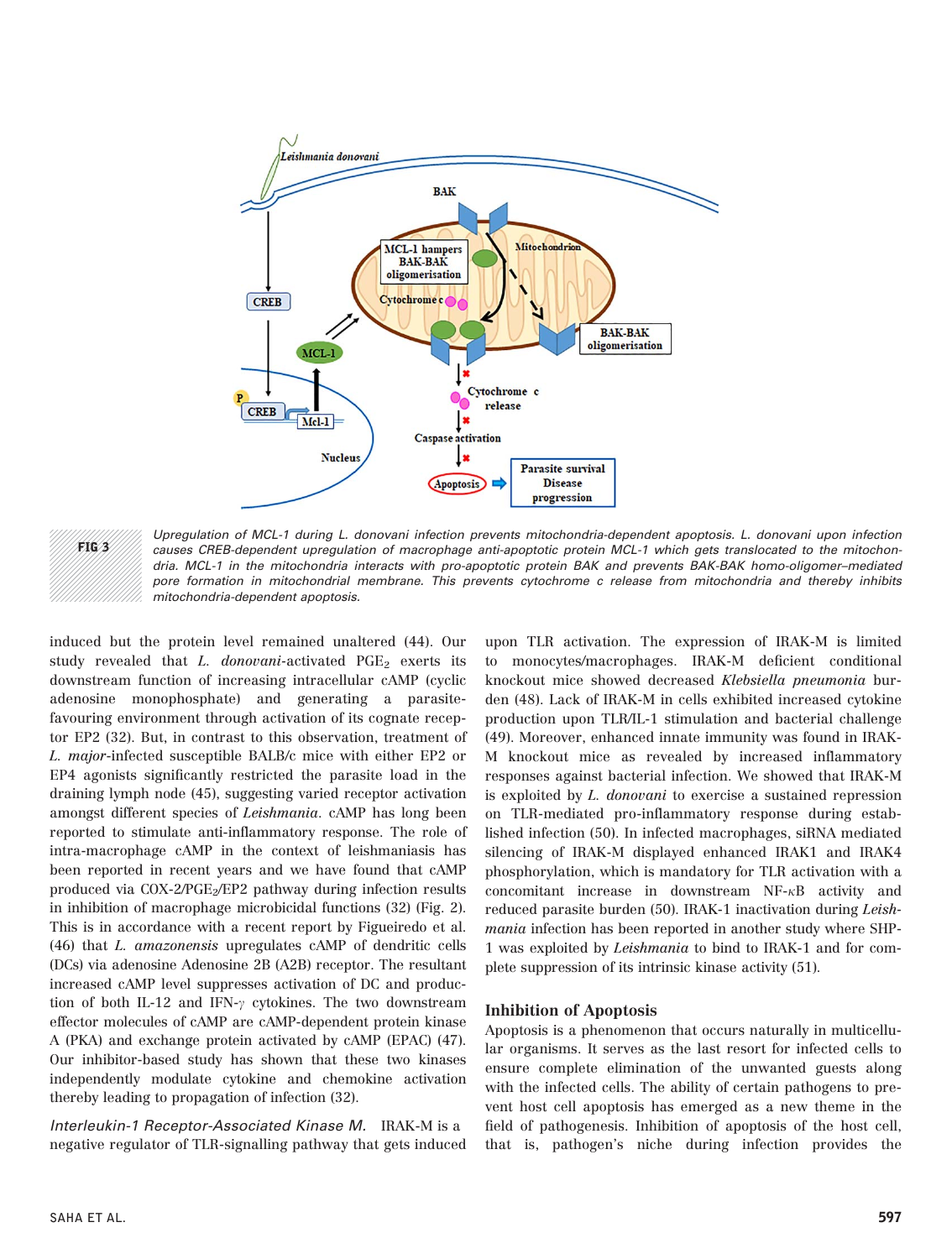

pathogen with a survival tool to replicate within the physiological address for the establishment of infection.

Myeloid Cell Leukemia-1. Myeloid cell leukemia-1 (MCL-1), a member of BCL-2 family, is an anti-apoptotic protein that has been reported to play significant roles during pathogenic invasion (52–54). Both the RNA and protein levels of MCL-1 were found to be upregulated during infection with the virulent strain of M. tuberculosis strain but not with attenuated (53,54). Furthermore, MAPK signalling pathway was found to foster increased MCL-1 expression (55). Unmethylated species-specific CpG motifs in LdDNA was found to significantly delay macrophage PCD by upregulation of the anti apoptotic protein Mcl-1 in TLR9-dependent pathway (56). In our recent study, we demonstrated that MCL-1 was markedly upregulated in Leishmania infection (57). Infection-induced MCL-1 was found to be localized in mitochondria and its expression regulated by cAMPresponse element binding protein (CREB). MCL-1 interacts with the pro-apoptotic protein Bcl-2 homologous antagonist/killer (BAK), inhibiting BAK-BAK homo-oligomer association and subsequent release of cytochrome c from the mitochondrial membrane (57) (Fig. 3). A study with S. aureus infection also showed MCL-1 as one of the major players in subversion of host cell apoptosis, leading to disease progression (52). Recently, it was reported that BCL-2 is significantly induced in peripheral blood of VL patients and inhibition of BCL-2 resulted in increased nitric oxide (NO) response thereby reducing parasitic burden (58).

Suppressor of Cytokine Signalling. SOCS family comprises of eight intracellular proteins. These proteins function in a negative feedback loop to inhibit JAK/STAT (Janus kinase/signal transducer and activator of transcription) pathway-mediated cytokine signalling (59). Various pathogens have been reported to tamper with host immune defence response by activation of SOCS proteins leading to suppression of macrophage's microbicidal strategies and recent studies also implicated the role of these proteins in disease pathogenesis (60). We showed significant upregulation of SOCS 1 and 3 in case of L. donovani infection and suppression of oxidative burst-mediated host cell apoptosis (61). Egr1-mediated induction of SOCS proteins in infected cells resulted in activation of thioredoxin, which caused stabilization of protein-tyrosine phosphatases (PTPs). PTP in turn inhibited activation of caspase cascade required for apoptosis of host cells. SOCS knock-down cells displayed reduction in disease progression suggesting thereby that L. donovani uses differential induction of host SOCS proteins to subvert macrophage apoptotic machinery triggered by parasite internalization-mediated oxidative burst (61). In line with these observations, the work by Bertholet et al. also reported the induction of SOCS3 mRNA by macrophages infected with either L. major or L. amazonensis, although the level was lower than macrophages infected with L. donovani strains (62).

#### Multifaceted Regulator

AKT Signalling. Host regulatory serine/threonine kinase, AKT plays important role in cell growth, survival, apoptosis and immune regulation (63) and at times used by pathogenic microbes to ensure persistent survival in host cells (64–66). AKT becomes a profitable target of the pathogens as it can restrict both immune activation and host cell apoptosis (63,65). PI3K are phosphoinositide kinases that interact with membrane receptors to phosphorylate membrane inositol phospholipid substrates and produce the second messengers inositol 3, 4, 5 triphosphates. These second messengers, in turn, recruit and activate AKT (67). AKT pathway has been reported to foster cellular survival, inhibiting host cell apoptosis during infection with Salmonella, Toxoplasma or Trypanosoma (64–66). For establishing infection, the intra-macrophage parasite L. donovani needs to inhibit host defence parameters like inflammatory cytokine production and apoptosis. Recently, we demonstrated a mechanistic insight into how by exploiting the single host regulator AKT, Leishmania inhibit both these defence parameters by simultaneously exploiting two transcription factors, antiapoptotic  $\beta$ -catenin and pro-apoptotic Forkhead box protein O1 (FOXO-1) (68). Leishmania inhibits GSK-3 $\beta$  thereby activating  $\beta$ catenin and also inactivates nuclear translocation of FOXO-1, thereby ensuring cell survival and immune deactivation (68).The macrophage surface molecules that interact with Leishmania leading to the activation of PI3K/AKT pathway have not yet been identified. It is noteworthy that L. major infection did not activate PI3K/AKT pathway in Schwann cells (69), but this may not be surprising as Schwann cells lack the molecules required to trigger PI3K/AKT activation.

#### Potential Compounds as Anti-Leishmanial Agents

There is an urgent requirement for safe, oral and cost-effective drugs for the treatment of VL. Currently two anti-leishmanial front-line therapies are miltefosine and amphotericin B. Delamanid (OPC-67683), is an approved drug for multi-drug resistant tuberculosis, but recently found to be a potent inhibitor of L. donovani both in vitro and in vivo (70). Delamanid was found to have activity superior to miltefosine, with no mice displaying any overt signs of toxicity and exemplified the therapeutic potential of delamanid (70). However, the exact identification of target and the metabolites it produces are currently under study which hinders our ability to accurately predict the outcome of delamanid treatment in VL patients. In summary, the data available suggest that delamanid has the potential to be repurposed as a VL therapy, but additional VL animal model studies exploring the effect of extended delamanid dosing should be investigated. Close congeners (compounds 9, 12, 14 and 18) of naturally occurring  $\beta$ -nitrostyrenes were also found to have in vitro antileishmanial activities against intracellular amastigotes (71). These compounds were found to be nontoxic against mammalian macrophages even at a concentration of 25  $\mu$ M. From the data, it is clearly understood that the alkyl substitution at  $\beta$  position highly influences the biological activity against L. donovani promastigotes and amastigotes. However,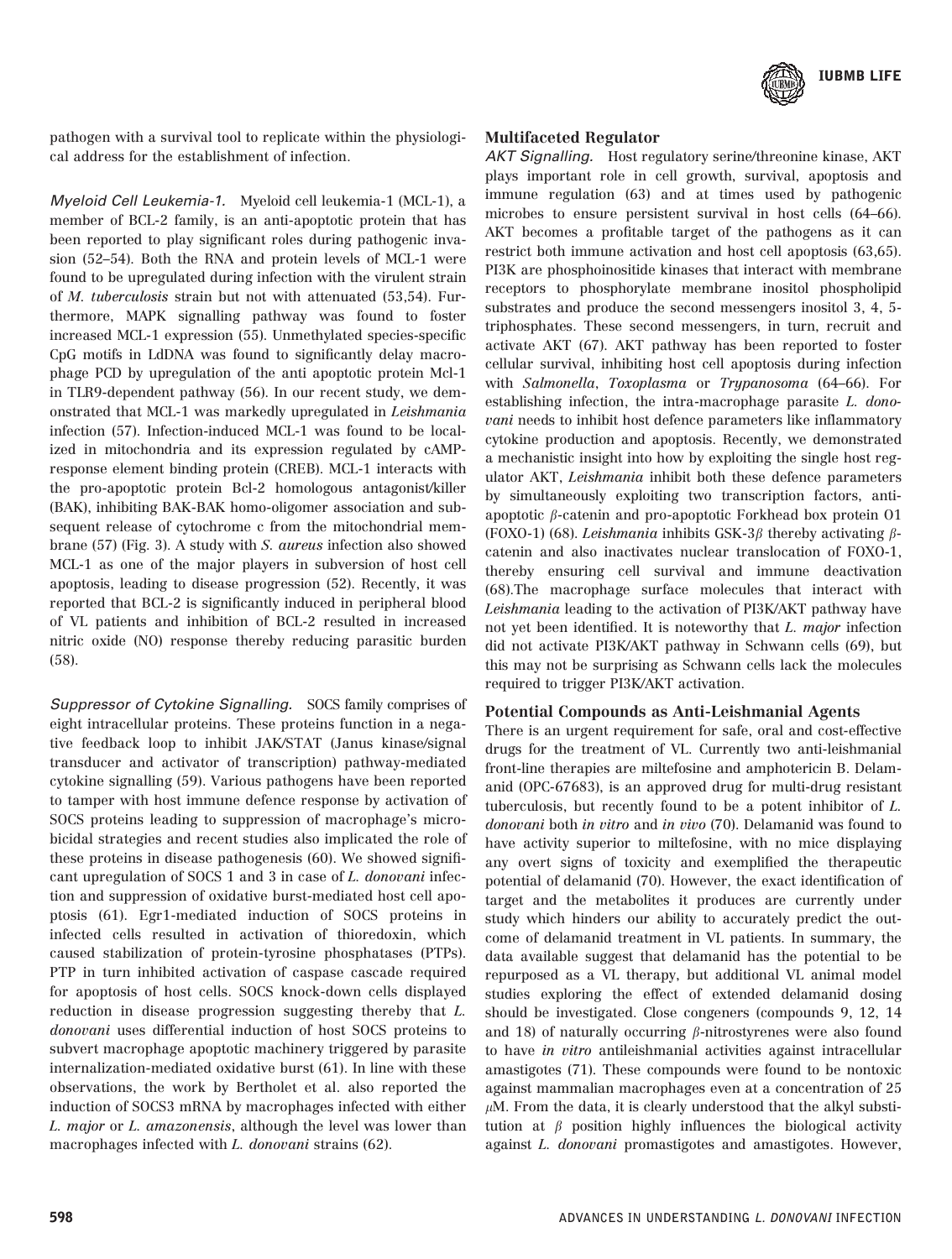detailed mechanistic studies are still under progress. A number of dihydropyrimidine-based derivatives to make specific interactions in Pteridine reductase 1 (PTR1) active site of L. major are also designed recently to study their efficacy as anti-leishmanial compound. These compounds have been found to have potential to eradicate both visceral and topical leishmaniasis (72). But here also the studies are in the very preliminary stages and detailed study is required.

#### Immunomodulators

Multidrug resistance has become a major concern in combating infection recently. Therefore, emerging repertoire of immunomodulators of natural, synthetic and recombinant origin is a ray of hope for the treatment of various viral, bacterial, parasite and fungi-associated diseases and can prove as an important constituent of effective antimicrobial therapies. The potential significance of immunomodulators in treatment of experimental leishmaniasis gained momentum with the discovery of imiquimod as antileishmanial compound (73,74). Imiquimod is an agonist for TLR7, which is present on macrophages and DCs and promotes the development of Th1 immune response (75). After that, several other synthetic compounds such as  $S_2$  complex (an organic complex of copper chloride, ascorbic acid and nicotinamide) (76), acetyl salicylic acid (77) and immunomodulatory peptide from cystatin (78) have been demonstrated to possess both immunemodulating and antileishmanial activities. Curdlan is a  $\beta$ -(1, 3) glucan, reported to possess immunomodulatory and pharmacological properties (79). Curdlan at the dosage of 10 mg/kg/day, almost completely eliminated liver and spleen parasite burden in experimental BALB/c mouse model of VL, owing to the production of disease-resolving Th1 cytokines and Th17 cytokines IL-17 and IL-23 (80). 18 $\beta$ -Glycyrrhetinic acid (GRA), obtained from the root of the medicinal plant licorice (Glycyrrhizzaglabra L) has been reported to induce dominant Th1 immunity against Candida albicans surface mannan extract (81). Potent anti-leishmanial activity of GRA was found during in vivo administration of GRA in BALB/c mouse model of VL which almost completely eliminated liver and spleen parasite burden (82).This anti-leishmanial effect of GRA was found to be mediated through NO upregulation, proinflammatory cytokine expression and  $NF-<sub>k</sub>B$  activation (82). An adipocyte-derived hormone, leptin, was also found to be capable of regulating the immune response, in L. donovani-infected mice. It was observed that recombinant leptin treatment reduced splenic parasite burden by increasing NO and pro-inflammatory cytokine production in the splenocytes, indicating host-protecting Th1 response (83). NO-mediated killing of Leishmania parasites by tannins and related compounds has also been demonstrated (84). Different plant secondary metabolites and extracts have been found to induce IL-12 up-regulation, indicating the efficacy of many natural resources as anti-leishmanial drugs. Stimulated macrophages also produced IL-18, which along with IL-12 stimulates IFN- $\gamma$  production and aids in parasite clearance (85,86). Pelargonium sidoides extracts have been found to induce IL-18 mRNA during L. major infection (87). Licarin A, treated

L. major-infected macrophages manifestated a decline in IL-6 as well as IL-10 cytokine levels (88).

## CONCLUSIONS

We have tried to elucidate the various signalling cascades of the host that are manipulated by Leishmania to promote replication inside the macrophages, which are 'sentinels of the immune system'. Some of the mechanisms used by Leishmania spp. may also be true for other intracellular pathogens, which similarly inhibit immune cell function for their survival and disease progression. A comprehensive understanding of the different strategies employed by the parasite to neutralize the huge and robust defensive machineries of the host macrophages for successful survival and replication will not only broaden our understanding of the basic biology and pathophysiology of leishmaniasis but also will help in developing effective therapeutic regimens, which may be applicable not only for leishmaniasis but also for other macrophageassociated diseases. Although many decades ago, macrophages have been identified as the host cells for Leishmania, but several questions concerning the strategies used and the molecules secreted by these parasites to establish themselves inside the cells, still remain to be answered. However, this review tried to address some of those questions many remained unanswered providing significant scope of research in this area in future.

## ACKNOWLEDGEMENTS

This work was supported by funds from Department of Science and Technology, Science and Engineering Research Board (EMR/2016/005349, SB/SO/BB-0055/2013 and SERB/F/4467/ 2013-14), Indo Israel Grant, University Grants Commission (F. No.6–10/2016(IC)), Department of Biotechnology, Ministry of Science and Technology (221/BT(Estt)/RD-40/2014) and University with Potential for Excellence II (grant UGC/148/UPE/ST1).

## REFERENCES

- [1] Shio, M. T., Hassani, K., Isnard, A., Ralph, B., Contreras, I., et al. (2012) Host cell signalling and Leishmania mechanisms of evasion. J. Trop. Med. 2012, 819512.
- [2] Poinar, G., Jr., and Poinar, R. (2005) Fossil evidence of insect pathogens. J. Invertebr. Pathol. 89, 243–250.
- [3] Lysenko, A. J. (1971) Distribution of leishmaniasis in the Old World. Bull World Health Organ. 44, 515–520.
- [4] Kerr, S. F. (2000) Palaearctic origin of Leishmania. Mem. Inst. Oswaldo. Cruz 95, 75–80.
- [5] Tuon, F. F., Neto, V. A., and Amato, V. S. (2008) Leishmania: origin, evolution and future since the Precambrian. FEMS Immunol. Med. Microbiol. 54, 158–166.
- [6] Akhoundi, M., Kuhls, K., Cannet, A., Votypka, J., Marty, P., et al. (2016) A historical overview of the classification, evolution, and dispersion of Leishmania parasites and sandflies. PLoS Negl. Trop. Dis. 10, e0004349.
- [7] Lukes, J., Mauricio, I. L., Schonian, G., Dujardin, J. C., Soteriadou, K., et al. (2007) Evolutionary and geographical history of the Leishmania donovani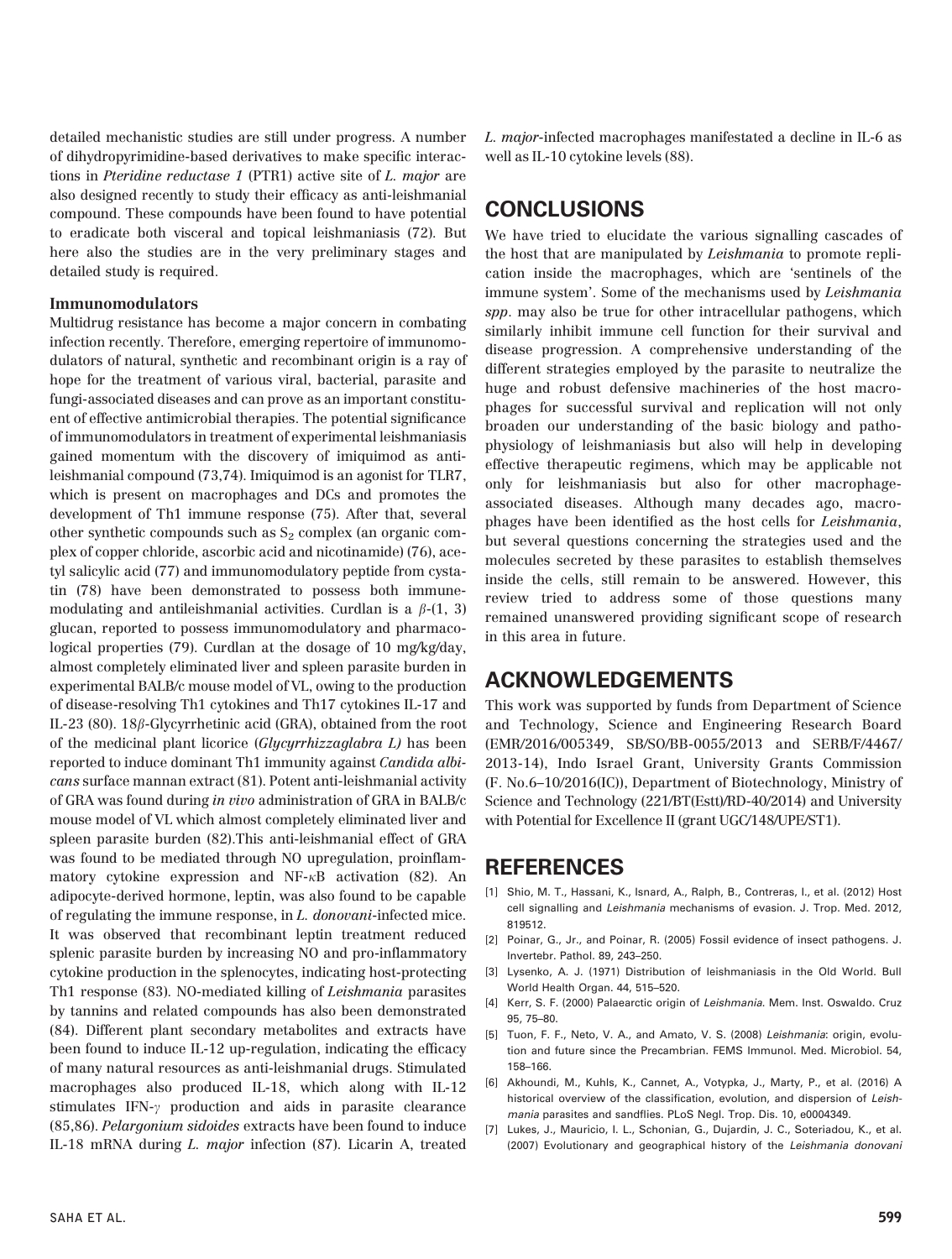

complex with a revision of current taxonomy. Proc. Natl. Acad. Sci. USA 104, 9375–9380.

- [8] Mogensen, T. H. (2009) Pathogen recognition and inflammatory signalling in innate immune defenses. Clin. Microbiol. Rev. 22, 240–273. Table of **Contents**
- [9] Kropf, P., Freudenberg, M. A., Modolell, M., Price, H. P., Herath, S., et al. (2004) Toll-like receptor 4 contributes to efficient control of infection with the protozoan parasite Leishmania major. Infect. Immun. 72, 1920–1928.
- [10] Gallego, C., Golenbock, D., Gomez, M. A., and Saravia, N. G. (2011) Toll-like receptors participate in macrophage activation and intracellular control of Leishmania (Viannia) panamensis. Infect. Immun. 79, 2871–2879.
- [11] Kawai, T., and Akira, S. (2007) Signalling to NF-kappaB by Toll-like receptors. Trends Mol. Med. 13, 460–469.
- [12] Gupta, P., Giri, J., Srivastav, S., Chande, A. G., Mukhopadhyaya, R., et al. (2014) Leishmania donovani targets tumor necrosis factor receptorassociated factor (TRAF) 3 for impairing TLR4-mediated host response. FASEB J. 28, 1756–1768.
- [13] Becker, I., Salaiza, N., Aguirre, M., Delgado, J., Carrillo-Carrasco, N., et al. (2003) Leishmania lipophosphoglycan (LPG) activates NK cells through tolllike receptor-2. Mol. Biochem. Parasitol. 130, 65–74.
- [14] Srivastav, S., Kar, S., Chande, A. G., Mukhopadhyaya, R., and Das, P. K. (2012) Leishmania donovani exploits host deubiquitinating enzyme A20, a negative regulator of TLR signalling, to subvert host immune response. J. Immunol. 189, 924–934.
- [15] Boone, D. L., Turer, E. E., Lee, E. G., Ahmad, R. C., Wheeler, M. T., et al. (2004) The ubiquitin-modifying enzyme A20 is required for termination of Toll-like receptor responses. Nat. Immunol. 5, 1052–1060.
- [16] Dermine, J. F., Scianimanico, S., Prive, C., Descoteaux, A., and Desjardins, M. (2000) Leishmania promastigotes require lipophosphoglycan to actively modulate the fusion properties of phagosomes at an early step of phagocytosis. Cell Microbiol. 2, 115–126.
- [17] Desjardins, M., and Descoteaux, A. (1997) Inhibition of phagolysosomal biogenesis by the Leishmania lipophosphoglycan. J. Exp. Med. 185, 2061–2068.
- [18] de Veer, M. J., Curtis, J. M., Baldwin, T. M., DiDonato, J. A., Sexton, A., et al. (2003) MyD88 is essential for clearance of Leishmania major: possible role for lipophosphoglycan and Toll-like receptor 2 signalling. Eur. J. Immunol. 33, 2822–2831.
- [19] Srivastava, S., Pandey, S. P., Jha, M. K., Chandel, H. S., and Saha, B. (2013) Leishmania expressed lipophosphoglycan interacts with Toll-like receptor (TLR)-2 to decrease TLR-9 expression and reduce anti-leishmanial responses. Clin. Exp. Immunol. 172, 403–409.
- [20] Latz, E., Xiao, T. S., and Stutz, A. (2013) Activation and regulation of the inflammasomes. Nat. Rev. Immunol. 13, 397–411.
- [21] Alnemri, E. S. (2010) Sensing cytoplasmic danger signals by the inflammasome. J Clin. Immunol. 30, 512–519.
- [22] Sharma, D., and Kanneganti, T. D. (2016) The cell biology of inflammasomes: mechanisms of inflammasome activation and regulation. J. Cell Biol. 213, 617–629.
- [23] Lima-Junior, D. S., Costa, D. L., Carregaro, V., Cunha, L. D., Silva, A. L., et al. (2013) Inflammasome-derived IL-1beta production induces nitric oxidemediated resistance to Leishmania. Nat. Med. 19, 909–915.
- [24] Shio, M. T., Christian, J. G., Jung, J. Y., Chang, K. P., and Olivier, M. (2015) PKC/ROS-mediated NLRP3 inflammasome activation is attenuated by Leishmania zinc-metalloprotease during infection. PLoS Negl. Trop. Dis. 9, e0003868.
- [25] Gupta, A. K., Ghosh, K., Palit, S., Barua, J., Das, P. K., et al. (2017) Leishmania donovani inhibits inflammasome-dependent macrophage activation by exploiting the negative regulatory proteins A20 and UCP2. FASEB J. 31, 5087–5101.
- [26] Gurung, P., Karki, R., Vogel, P., Watanabe, M., Bix, M., et al. (2015) An NLRP3 inflammasome-triggered Th2-biased adaptive immune response promotes leishmaniasis. J. Clin. Invest. 125, 1329–1338.
- [27] Lima-Junior, D. S., Mineo, T. W. P., Calich, V. L. G., and Zamboni, D. S. (2017) Dectin-1 activation during Leishmania amazonensis phagocytosis prompts Syk-dependent reactive oxygen species production to trigger

inflammasome assembly and restriction of parasite replication. J. Immunol. 199, 2055–2068.

- [28] Basu Ball, W., Kar, S., Mukherjee, M., Chande, A. G., Mukhopadhyaya, R., et al. (2011) Uncoupling protein 2 negatively regulates mitochondrial reactive oxygen species generation and induces phosphatase-mediated anti-inflammatory response in experimental visceral leishmaniasis. J. Immunol. 187, 1322–1332.
- [29] Paiva, C. N., and Bozza, M. T. (2014) Are reactive oxygen species always detrimental to pathogens? Antioxid. Redox. Signal 20, 1000–1037.
- [30] Channon, J. Y., Roberts, M. B., and Blackwell, J. M. (1984) A study of the differential respiratory burst activity elicited by promastigotes and amastigotes of Leishmania donovani in murine resident peritoneal macrophages. Immunology 53, 345–355.
- [31] Gantt, K. R., Goldman, T. L., McCormick, M. L., Miller, M. A., Jeronimo, S. M., et al. (2001) Oxidative responses of human and murine macrophages during phagocytosis of Leishmania chagasi. J. Immunol. 167, 893–901.
- [32] Saha, A., Biswas, A., Srivastav, S., Mukherjee, M., Das, P. K., et al. (2014) Prostaglandin E2 negatively regulates the production of inflammatory cytokines/ chemokines and IL-17 in visceral leishmaniasis. J. Immunol. 193, 2330–2339.
- [33] Khouri, R., Bafica, A., Silva Mda, P., Noronha, A., Kolb, J. P., et al. (2009) IFN-beta impairs superoxide-dependent parasite killing in human macrophages: evidence for a deleterious role of SOD1 in cutaneous leishmaniasis. J. Immunol. 182, 2525–2531.
- [34] Abdalla, M. Y., Ahmad, I. M., Switzer, B., and Britigan, B. E. (2015) Induction of heme oxygenase-1 contributes to survival of Mycobacterium abscessus in human macrophages-like THP-1 cells. Redox. Biol. 4, 328–339.
- [35] Mitterstiller, A. M., Haschka, D., Dichtl, S., Nairz, M., Demetz, E., et al. (2016) Heme oxygenase 1 controls early innate immune response of macrophages to Salmonella Typhimurium infection. Cell Microbiol. 18, 1374–1389.
- [36] Luz, N. F., Andrade, B. B., Feijo, D. F., Araujo-Santos, T., Carvalho, G. Q., et al. (2012) Heme oxygenase-1 promotes the persistence of Leishmania chagasi infection. J. Immunol. 188, 4460–4467.
- [37] Pham, N. K., Mouriz, J., and Kima, P. E. (2005) Leishmania pifanoi amastigotes avoid macrophage production of superoxide by inducing heme degradation. Infect. Immun. 73, 8322–8333.
- [38] Lodge, R., Diallo, T. O., and Descoteaux, A. (2006) Leishmania donovani lipophosphoglycan blocks NADPH oxidase assembly at the phagosome membrane. Cell Microbiol. 8, 1922–1931.
- [39] Sadikot, R. T., Zeng, H., Azim, A. C., Joo, M., Dey, S. K., et al. (2007) Bacterial clearance of Pseudomonas aeruginosa is enhanced by the inhibition of COX-2. Eur. J. Immunol. 37, 1001–1009.
- [40] Li, G. Q., Xia, H. H., Chen, M. H., Gu, Q., Wang, J. D., et al. (2006) Effects of cyclooxygenase-1 and  $-2$  gene disruption on Helicobacter pylori-induced gastric inflammation. J. Infect. Dis. 193, 1037–1046.
- [41] Ricciotti, E., and FitzGerald, G. A. (2011) Prostaglandins and inflammation. Arterioscler. Thromb. Vasc. Biol. 31, 986–1000.
- [42] Bhattacharjee, A., Majumder, S., Das, S., Ghosh, S., Biswas, S., et al. (2016) Leishmania donovani-induced prostaglandin E2 generation is critically dependent on host toll-like receptor 2-cytosolic phospholipase A2 signalling. Infect. Immun. 84, 2963–2973.
- [43] Lima, J. B., Araujo-Santos, T., Lazaro-Souza, M., Carneiro, A. B., Ibraim, I. C., et al. (2017) Leishmania infantum lipophosphoglycan induced-Prostaglandin E2 production in association with PPAR-gamma expression via activation of Toll like receptors-1 and 2. Sci. Rep. 7, 14321.
- [44] Rabhi, I., Rabhi, S., Ben-Othman, R., Rasche, A., Daskalaki, A., et al. (2012) Transcriptomic signature of Leishmania infected mice macrophages: a metabolic point of view. PLoS Negl. Trop. Dis. 6, e1763.
- [45] Penke, L. R., Sudan, R., Sathishkumar, S., and Saha, B. (2013) Prostaglandin E(2) receptors have differential effects on Leishmania major infection. Parasite Immunol. 35, 51–54.
- [46] Figueiredo, A. B., Souza-Testasicca, M. C., Mineo, T. W. P., and Afonso, L. C. C. (2017) Leishmania amazonensis-induced cAMP triggered by adenosine A2B receptor is important to inhibit dendritic cell activation and evade immune response in infected mice. Front. Immunol. 8, 849.
- [47] Cheng, X., Ji, Z., Tsalkova, T., and Mei, F. (2008) Epac and PKA: a tale of two intracellular cAMP receptors. Acta. Biochim. Biophys. Sin. (Shanghai) 40, 651–662.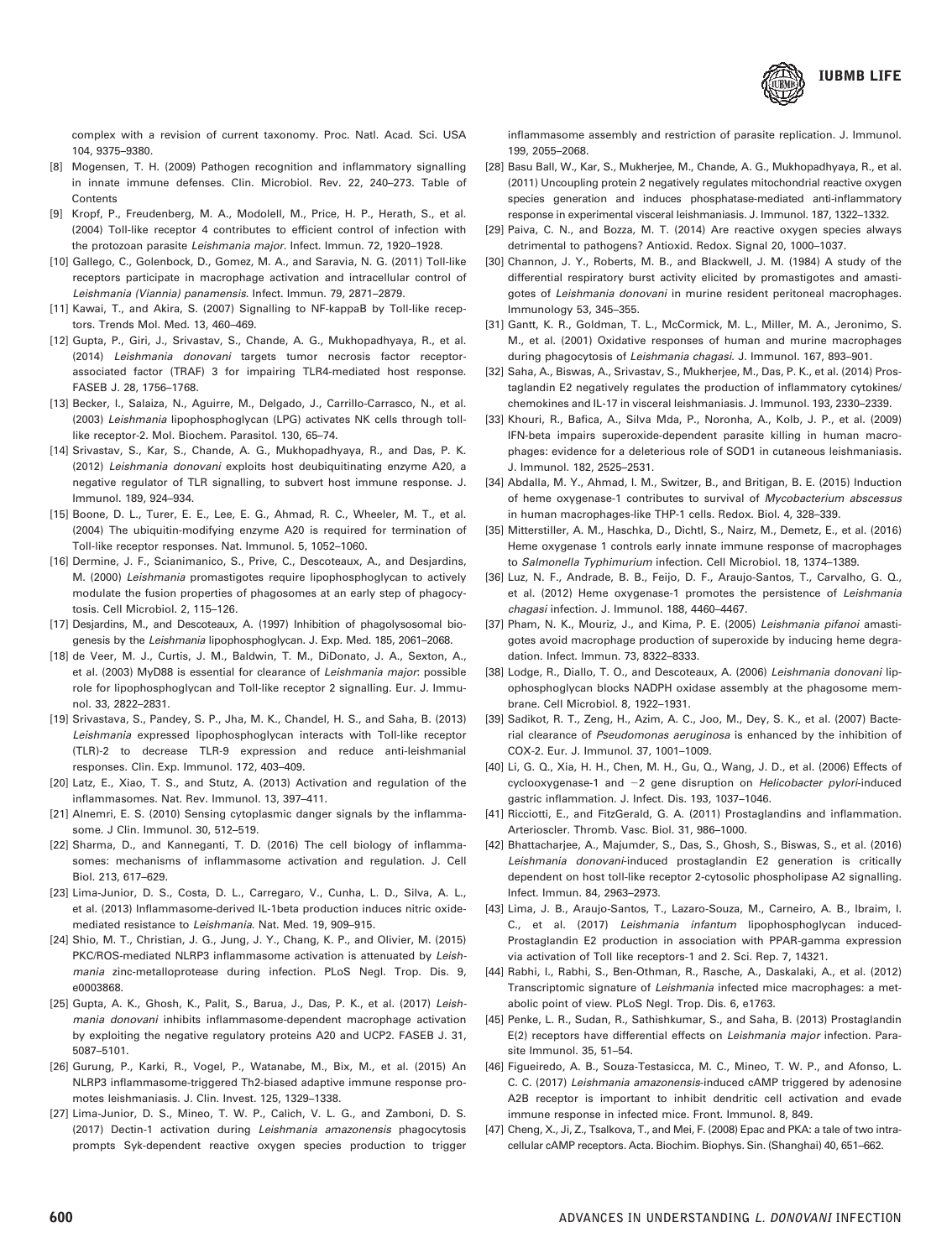- [48] Hoogerwerf, J. J., van der Windt, G. J., Blok, D. C., Hoogendijk, A. J., De Vos, A. F., et al. (2012) Interleukin-1 receptor-associated kinase M-deficient mice demonstrate an improved host defense during Gram-negative pneumonia. Mol. Med. 18, 1067–1075.
- [49] Kobayashi, K., Hernandez, L. D., Galan, J. E., Janeway, C. A., Jr., Medzhitov, R., et al. (2002) IRAK-M is a negative regulator of Toll-like receptor signalling. Cell 110, 191–202.
- [50] Srivastav, S., Saha, A., Barua, J., Ukil, A., and Das, P. K. (2015) IRAK-M regulates the inhibition of TLR-mediated macrophage immune response during late in vitro Leishmania donovani infection. Eur. J. Immunol. 45, 2787–2797.
- [51] Abu-Dayyeh, I., Shio, M. T., Sato, S., Akira, S., Cousineau, B., et al. (2008) Leishmania-induced IRAK-1 inactivation is mediated by SHP-1 interacting with an evolutionarily conserved KTIM motif. PLoS Negl. Trop. Dis. 2, e305.
- [52] Koziel, J., Kmiecik, K., Chmiest, D., Maresz, K., Mizgalska, D., et al. (2013) The role of Mcl-1 in S. aureus-induced cytoprotection of infected macrophages. Mediators Inflamm. 2013, 427021.
- [53] Sly, L. M., Hingley-Wilson, S. M., Reiner, N. E., and McMaster, W. R. (2003) Survival of *Mycobacterium tuberculosis* in host macrophages involves resistance to apoptosis dependent upon induction of antiapoptotic Bcl-2 family member Mcl-1. J. Immunol. 170, 430–437.
- [54] Wang, F. Y., Wang, X. M., Wang, C., Wang, X. F., Zhang, Y. Q., et al. (2016) Suppression of Mcl-1 induces apoptosis in mouse peritoneal macrophages infected with Mycobacterium tuberculosis. Microbiol. Immunol. 60, 215–227.
- [55] Lu, Z., and Xu, S. (2006) ERK1/2 MAP kinases in cell survival and apoptosis. IUBMB Life 58, 621–631.
- [56] Das, S., Ghosh, A. K., Singh, S., Saha, B., Ganguly, A., et al. (2015) Unmethylated CpG motifs in the L. donovani DNA regulate TLR9-dependent delay of programmed cell death in macrophages. J. Leukoc. Biol. 97, 363–378.
- [57] Giri, J., Srivastav, S., Basu, M., Palit, S., Gupta, P., et al. (2016) Leishmania donovani Exploits myeloid cell leukemia 1 (MCL-1) protein to prevent mitochondria-dependent host cell apoptosis. J. Biol. Chem. 291, 3496–3507.
- [58] Pandey, R. K., Mehrotra, S., Sharma, S., Gudde, R. S., Sundar, S., et al. (2016) Leishmania donovani-induced increase in macrophage Bcl-2 favors parasite survival. Front. Immunol. 7, 456.
- [59] Krebs, D. L., and Hilton, D. J. (2001) SOCS proteins: negative regulators of cytokine signalling. Stem Cells 19, 378–387.
- [60] Trengove, M. C., and Ward, A. C. (2013) SOCS proteins in development and disease. Am. J. Clin. Exp. Immunol. 2, 1–29.
- [61] Srivastav, S., Basu Ball, W., Gupta, P., Giri, J., Ukil, A., et al. (2014) Leishmania donovani prevents oxidative burst-mediated apoptosis of host macrophages through selective induction of suppressors of cytokine signalling (SOCS) proteins. J. Biol. Chem. 289, 1092–1105.
- [62] Bertholet, S., Dickensheets, H. L., Sheikh, F., Gam, A. A., Donnelly, R. P., et al. (2003) Leishmania donovani-induced expression of suppressor of cytokine signalling 3 in human macrophages: a novel mechanism for intracellular parasite suppression of activation. Infect. Immun. 71, 2095–2101.
- [63] Yang, Z. Z., Tschopp, O., Baudry, A., Dummler, B., Hynx, D., et al. (2004) Physiological functions of protein kinase B/Akt. Biochem. Soc. Trans. 32, 350–354.
- [64] Chuenkova, M. V., and PereiraPerrin, M. (2009) Trypanosoma cruzi targets Akt in host cells as an intracellular antiapoptotic strategy. Sci. Signal. 2, ra74.
- [65] Quan, J. H., Cha, G. H., Zhou, W., Chu, J. Q., Nishikawa, Y., et al. (2013) Involvement of PI 3 kinase/Akt-dependent bad phosphorylation in Toxoplasma gondiimediated inhibition of host cell apoptosis. Exp. Parasitol. 133, 462–471.
- [66] Fink, S. L., and Cookson, B. T. (2007) Pyroptosis and host cell death responses during Salmonella infection. Cell. Microbiol. 9, 2562–2570.
- [67] Manna, P., and Jain, S. K. (2015) Phosphatidylinositol-3,4,5-triphosphate and cellular signalling: implications for obesity and diabetes. Cell. Physiol. Biochem. 35, 1253–1275.
- [68] Gupta, P., Srivastav, S., Saha, S., Das, P. K., and Ukil, A. (2016) Leishmania donovani inhibits macrophage apoptosis and pro-inflammatory response through AKT-mediated regulation of beta-catenin and FOXO-1. Cell. Death. Differ. 23, 1815–1826.
- [69] Chuenkova, M. V., Furnari, F. B., Cavenee, W. K., and Pereira, M. A. (2001) Trypanosoma cruzi trans-sialidase: a potent and specific survival factor for

human Schwann cells by means of phosphatidylinositol 3-kinase/Akt signalling. Proc. Natl. Acad. Sci. USA 98, 9936–9941.

- [70] Patterson, S., Wyllie, S., Norval, S., Stojanovski, L., Simeons, F. R., et al. (2016) The anti-tubercular drug delamanid as a potential oral treatment for visceral leishmaniasis. Elife 5,
- [71] Shafi, S., Afrin, F., Islamuddin, M., Chouhan, G., Ali, I., et al. (2016) beta-Nitrostyrenes as potential anti-leishmanial agents. Front. Microbiol. 7, 1379.
- [72] Rashid, U., Sultana, R., Shaheen, N., Hassan, S. F., Yaqoob, F., et al. (2016) Structure based medicinal chemistry-driven strategy to design substituted dihydropyrimidines as potential antileishmanial agents. Eur. J. Med. Chem. 115, 230–244.
- [73] Buates, S., and Matlashewski, G. (1999) Treatment of experimental leishmaniasis with the immunomodulators imiquimod and S-28463: efficacy and mode of action. J. Infect. Dis. 179, 1485–1494.
- [74] Arevalo, I., Ward, B., Miller, R., Meng, T. C., Najar, E., et al. (2001) Successful treatment of drug-resistant cutaneous leishmaniasis in humans by use of imiquimod, an immunomodulator. Clin. Infect. Dis. 33, 1847–1851.
- [75] Miranda-Verastegui, C., Llanos-Cuentas, A., Arevalo, I., Ward, B. J., and Matlashewski, G. (2005) Randomized, double-blind clinical trial of topical imiquimod 5% with parenteral meglumine antimoniate in the treatment of cutaneous leishmaniasis in Peru. Clin. Infect. Dis. 40, 1395–1403.
- [76] Al-Mulla Hummadi, Y. M., Najim, R. A., and Al-Bashir, N. M. (2005) Leishmania major and Leishmania tropica: I the in vitro effects of an immunomodulator, S2-complex. Exp. Parasitol. 111, 47–54.
- [77] Nahrevanian, H., Jalalian, M., Farahmand, M., Assmar, M., Rastaghi, A. E., et al. (2012) Inhibition of murine systemic leishmaniasis by acetyl salicylic acid via nitric oxide immunomodulation. Iran. J. Parasitol. 7, 21–28.
- [78] Mukherjee, S., Ukil, A., and Das, P. K. (2007) Immunomodulatory peptide from cystatin, a natural cysteine protease inhibitor, against leishmaniasis as a model macrophage disease. Antimicrob. Agents. Chemother. 51, 1700–1707.
- [79] Zhang, R., and Edgar, K. J. (2014) Properties, chemistry, and applications of the bioactive polysaccharide curdlan. Biomacromolecules 15, 1079–1096.
- [80] Ghosh, K., Sharma, G., Saha, A., Kar, S., Das, P. K., et al. (2013) Successful therapy of visceral leishmaniasis with curdlan involves T-helper 17 cytokines. J. Infect. Dis. 207, 1016–1025.
- [81] Kim, J., Joo, I., Kim, H., and Han, Y. (2013) 18beta-glycyrrhetinic acid induces immunological adjuvant activity of Th1 against Candida albicans surface mannan extract. Phytomedicine 20, 951–955.
- [82] Ukil, A., Biswas, A., Das, T., and Das, P. K. (2005) 18 Beta-glycyrrhetinic acid triggers curative Th1 response and nitric oxide up-regulation in experimental visceral leishmaniasis associated with the activation of NF-kappa B. J. Immunol. 175, 1161–1169.
- [83] Maurya, R., Bhattacharya, P., Ismail, N., Dagur, P. K., Joshi, A. B., et al. (2016) Differential role of leptin as an immunomodulator in controlling visceral leishmaniasis in normal and leptin-deficient mice. Am. J. Trop. Med. Hyg. 95, 109–119.
- [84] Kolodziej, H., and Kiderlen, A. F. (2005) Antileishmanial activity and immune modulatory effects of tannins and related compounds on Leishmania parasitised RAW 264.7 cells. Phytochemistry 66, 2056–2071.
- [85] Trinchieri, G. (1995) Interleukin-12: a proinflammatory cytokine with immunoregulatory functions that bridge innate resistance and antigen-specific adaptive immunity. Annu. Rev. Immunol. 13, 251–276.
- [86] Munder, M., Mallo, M., Eichmann, K., and Modolell, M. (1998) Murine macrophages secrete interferon gamma upon combined stimulation with interleukin (IL)-12 and IL-18: a novel pathway of autocrine macrophage activation. J. Exp. Med. 187, 2103–2108.
- [87] Trun, W., Kiderlen, A. F., and Kolodziej, H. (2006) Nitric oxide synthase and cytokines gene expression analyses in Leishmania-infected RAW 264.7 cells treated with an extract of Pelargonium sidoides (Eps 7630). Phytomedicine 13, 570–575.
- [88] Neris, P. L., Caldas, J. P., Rodrigues, Y. K., Amorim, F. M., Leite, J. A., et al. (2013) Neolignan Licarin A presents effect against Leishmania (Leishmania) major associated with immunomodulation in vitro. Exp. Parasitol. 135, 307–313.